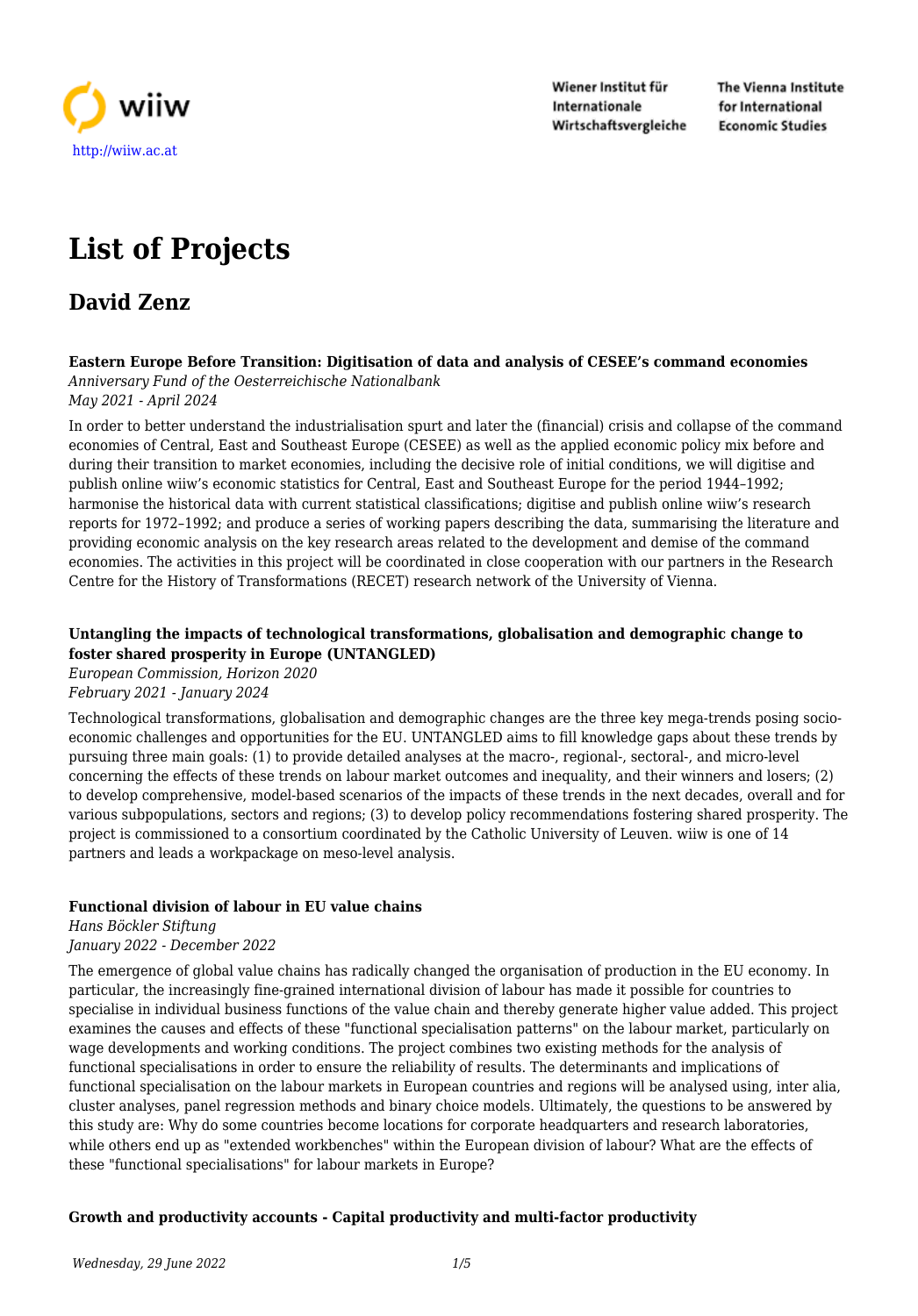#### *Eurostat July 2019 - December 2021*

Eurostat plans to publish for the first time capital productivity indicators (CAPI) and Multi-Factor Productivity to better meet the European policy needs. wiiw will support these activities with feasibility analyses, methodological developments, quality assessment of indicators and by raising awareness regarding capital productivity.

#### **The production side of 'digitalisation' and its impacts**

*Anniversary Fund of the Oesterreichische Nationalbank September 2019 - October 2021*

The project comprises four main tasks linking the production and use side of the digital sector. In the first task the production and supply side of the ICT goods and services sectors is studied. An overview of the ICT industry across countries is provided based on various data sources at the industry and firm level. Determinants of ICT industries' performance and drivers of investment by ICT superstars across the European Union and the globe are analysed. The second task then focuses on the patterns of trade of ICT goods and services linking the supply side of the digital sector to its demand. Furthermore, the impact of technical regulations and standards embedded within Technical Barriers to Trade (TBT) on patterns of trade flows of ICT goods are analysed. Task three focuses on the investment in ICT capital assets and building up of an ICT capital stock across countries and industries. Gross capital formation and capital stocks in different asset types and their contribution to employment and value added growth will be studied. The fourth task is devoted to the role of patenting in productivity and market share of firms active in the global ICT sectors. Finally, in the last part of task we study whether and how ICT driven technical change impacts on structure of labour demand by various groupings.

# **Connectivity and interactions between global value chains and foreign direct investment networks**

*Anniversary Fund of the Oesterreichische Nationalbank May 2020 - July 2021*

The research project used a mix of panel data econometric modelling and innovative complex network analysis techniques to study the topological properties, dynamics and interactions between the global value chain and the global foreign direct investment networks at aggregate and sectoral levels. The project analysed the mutual impacts between FDI and GVC participation, analysed the relative importance of countries and sectors from the perspective of multilateral connectivity and relatedness between sectors in general, as well as zoomed in on the digital cluster and economic integration and connectivity dynamics involving the EU and the CESEE countries in policy-oriented case studies. Inter alia the project expanded the country and time coverage of the world input-output database.

# **Analysis of value chains in the Western Balkans economies - Enriching potential for regional cooperation in priority areas**

*Joint Research Centre (JRC) January 2021 - May 2021*

The overall objective of this project was to provide guidance, methodological support and capacity building in smart specialisation processes in the Western Balkans economies. One goal of the support to smart specialisation in the region was to identify promising industrial areas (domains) for the Western Balkan economies with higher valueadded as well as to analyse and identify possibilities for wider cooperation in the South-East Europe in these identified areas. The analysis of value chains in the Western Balkans (WB) was expected to deliver an advanced contextual overview of the competitive position of the present and potential smart specialisation priority domains, and to identify opportunities for upgrading the position of the whole region and individual economies in European and global value chains; finding new market niches and areas of economic cooperation.

# **Quality of goods imports: Which role for non-tariff measures?**

*Anniversary Fund of the Oesterreichische Nationalbank January 2019 - December 2020*

One major feature of non-tariff measures (NTMs) is their opacity and complexity of their effects. Regulative standards embedded within NTMs might cause significant trade frictions, while some could stimulate trade due to positive externalities. When NTMs become very trade restrictive and discriminatory, trade disputes may arise. Specifically, when technical NTMs are not improving the quality of the imported product but mostly act as an unnecessary obstacle to trade, the implications of those NTMs might be regarded as protectionism. The study will provide information for trade policy makers to have a better understanding of the current stocks of technical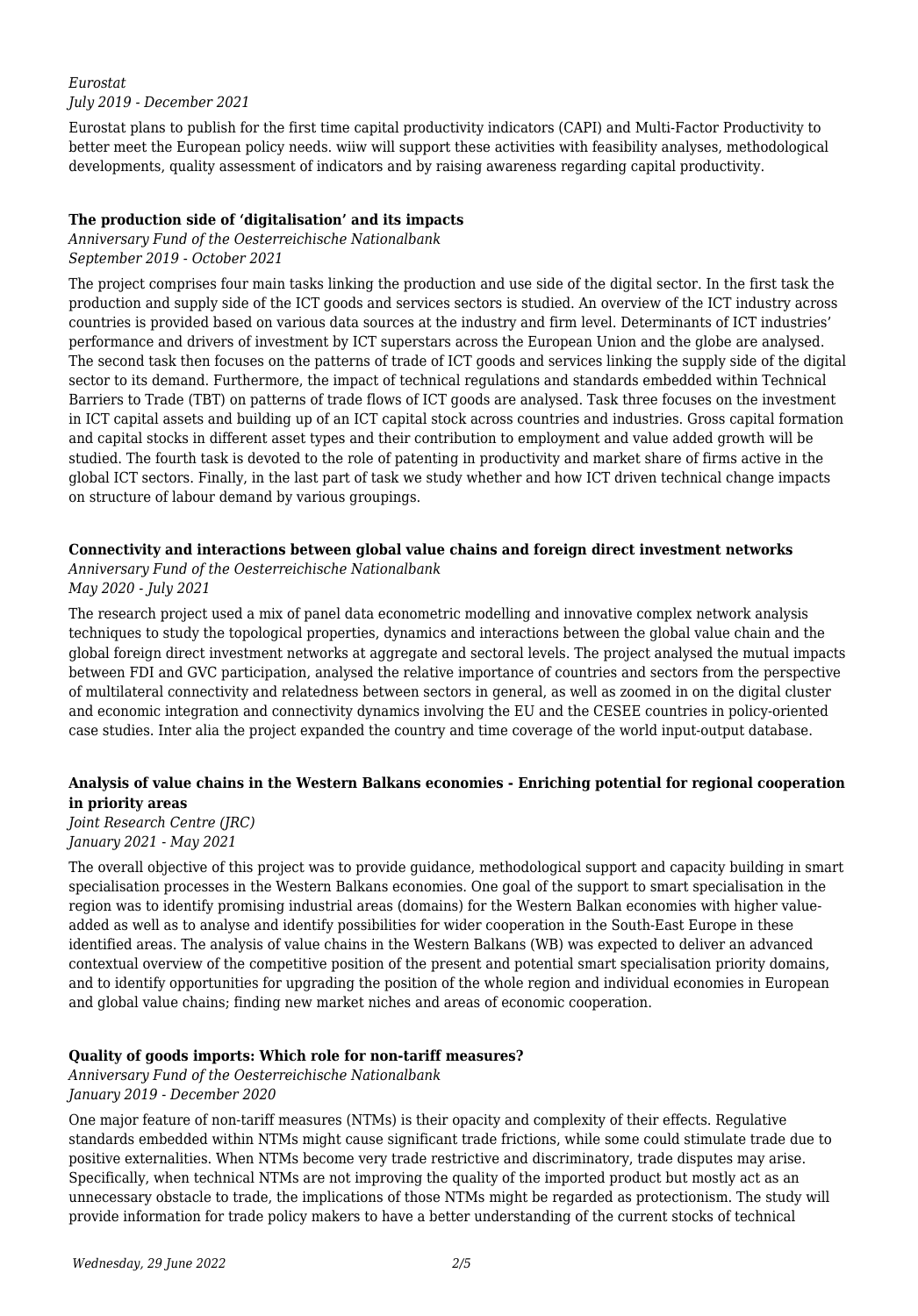barriers to trade (TBT) and Sanitary and Phytosanitary (SPS) measures and their effects with a focus on quality. In fact, by knowing how these trade policy measures affect quality differently from price and quantity of trade, the study will provide insights on motives behind their implementation.

#### **Studie 'Vom Nutzen in einer gut organisierten Stadt zu wohnen'**

#### *Büro für Daseinsvorsorge und Kommunalwirtschaft der Stadt Wien und Österreichischer Städtebund April 2020 - July 2020*

Der Megatrend Urbanisierung hält ungehalten weiter an. Folgende Forschungsschwerpunkte wurden in dieser Studie erarbeitet: a) Zuspitzung des Gewinns des Einzelnen im gut organisierten urbanen Raum (im Vergleich zu anderen Räumen) zu leben auf eine Nutzenkennzahl im Europavergleich. b) Ausbildungs-, Gesundheitsausgaben, sowie Ausgaben für Wohnen. c) Europavergleich der städtischen Lebensqualität: u.a. Zufriedenheit mit dem öffentlichen Verkehr und anderen öffentlichen Dienstleistungen. Aus gegebenen Anlass wurde die Qualität der städtischen Gesundheitsinfrastruktur anhand der jüngsten Geschehnisse in Zusammenhang mit der Coronavirus-Krise evaluiert.

#### **Innovative modeling of non-tariff measures in trade**

*Anniversary Fund of the Oesterreichische Nationalbank September 2018 - June 2020*

Starting in the 1960s, non-tariff measures (NTM) have been continuously replacing tariffs as the core element of trade negotiations. The number of types of non-tariff measures and the number of countries making use of these instruments increases continuously. Therefore, many different approaches have developed recently for the evaluation of NTM and free trade agreements (FTA). Starting from models using simple dummy variables for the indication of NTM or FTA, today there is a wide range of databases available varying in content (i.e. capturing different aspects of NTM and FTA) and in applied methodologies (e.g. extracting information from legal texts, survey data, notifications to the WTO). Our contribution to the existing literature was at least threefold: First, it aimed at modelling non-tariff measures in a Structural Gravity framework. Second, it assessed the value added of different data on the structure of FTA and NTM by means of evaluating their ability to predict the trade effects of the EU-South Korea Free Trade Agreement. The third contribution laid in the estimation of effects of the EU-Japan Economic Partnership Agreement.

#### **Effects, opportunity costs and spillovers of EU Cohesion Policy**

*Anniversary Fund of the Oesterreichische Nationalbank September 2018 - June 2020*

This project aimed at contributing to the discussion on the future, post-2020 EU Cohesion Policy (CP). In the past, CP has been the main tool to promote growth and convergence across the EU, thus having positive direct effects on the net recipient countries and also indirect ones on the net payer countries. Still, there is a never-ending debate on the rationale of CP, partly in favour of it, partly doubting its usefulness. The 2021-2027 EU budget funds to be expected will likely become scarcer, not only because of the Brexit but also because of the emergence of new priorities such as migration and security. In respect of these forthcoming challenges the debate on the effects, opportunity costs and spillovers of CP becomes fundamental. A quantitative estimation permits a more balanced assessment of the costs and benefits of CP for net paying Member States (MS) and a broader view of CP support to EU growth in general. Against this background the project aimed to: a) estimate the effects of CP on regional GDP growth; b) analyse the opportunity costs of CP investments (by investment priorities and geographical distribution); c) analyse the macroeconomic spillovers of CP investments in one country on the development in other EU MS; and d) analyse these spillovers at the regional level.

#### **Linkages between Vienna and other European cities** *(wiiw Team Leader)*

# *City of Vienna*

# *January 2020 - May 2020*

In this study, we introduce a measure of linkage for the relationship between cities/regions, based on time series features of search engine queries. The used features are backed by time series decomposition using STL, i.e. seasonal and trend decomposition using Loess, precisely the strength of the trend and the linearity of a time series. The combination of these two features for both sides of search interest, e.g. the search interest for a certain topic in the city of Berlin based on search queries posed in Vienna, allows for the analysis of the development of this computed measure of linkage for the period 2004-2020 in various search engine categories provided by Google Trends between cities/regions in Europe. We then present examples based on the city of Vienna as a point-of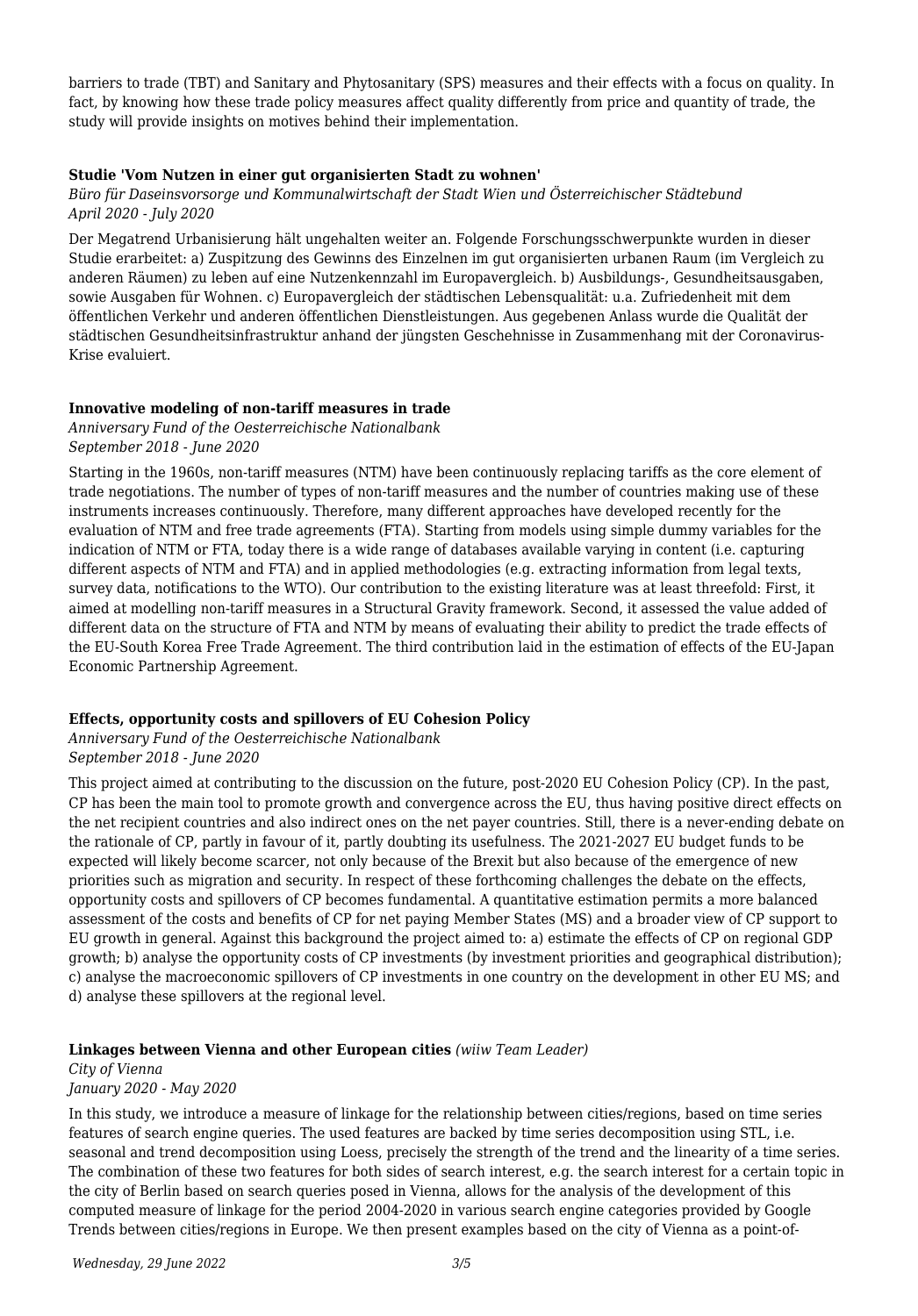interest for selected topics and propose a dashboard for policy decisions.

#### **Capital dynamics, global value chains and competitiveness (CaDoVaC)**

*Joint Research Centre (JRC) October 2018 - April 2020*

The research project analyses the interaction between capital accumulation and FDI on the one hand, and global value chains, trade and productivity patterns – on the other. The analysis is carried out at the international level comparing the EU with the US, China and Japan, as well as at the national and industry levels focusing on the developments within the EU. The project aims to cast light on important dimensions of EU competitiveness concerning the implications of capital formation and allocation as a driver of global value chains, the role of capital composition in productivity dynamics, as well as obstacles for efficient capital allocation.

#### **How EU funds tackle economic divide in the European Union**

*European Parliament January 2020 - April 2020*

This analytical study aims to provide data and related analysis on the topic of operating budgetary balance, its failures and limitations and to deliver evidence of the positive outcomes that Member States' experience from belonging to the EU, notwithstanding the status of their operating budget balance. wiiw is collaborating in this study with WIFO and Blomeyer&Sanz.

#### **Capacity building for Central, East and Southeast Europe: Joint Vienna Institute**

*Oesterreichische Nationalbank/Austrian Ministry of Finance January 2010 - December 2019*

For more than two decades, wiiw has been organising seminars within the framework of the Joint Vienna Institute (JVI). These seminars are targeted at decision-makers in the public sector and at politicians from transition countries in Southeast Europe and the CIS and are supposed to present and discuss relevant topics in economic policy. wiiw organises four seminars per year and is responsible for their entire conception, organisation and choice of presenters.

#### **Industry level growth and productivity data with special focus on intangible assets (EUKLEMS update)**

*European Commission, DG Economic and Financial Affairs July 2018 - October 2019*

Within this project, wiiw created a comprehensive set of reliable data for productivity measures and growth accounting. The work went in various aspects beyond the data that were officially available at this time, notably regarding the length of time series, the consistent application of industry and asset breakdowns, the quality adjustment of labour input measures and the respective attribution of wage shares, estimations of investments, consumption of fixed capital and capital stock. The strong need for such a database has long been recognised and underlies the development of the EU KLEMS project, which was successfully concluded in 2009 as an FP6-funded research project. Wihin this service contract, wiiw updated the existing EU KLEMS database, extended it by an additional set of information on intangible assets, explored ways to integrate these measures into the growth accounting framework and provided results of such an exercise, distinguishing a statistical from an analytical module. Moreover, wiiw provided an analytical paper identifying the most important recent trends of the productivity dynamics in Europe and it's determinants, with a particular focus on the role of intangible assets. The dataset has been published on a dedicated website (www.euklems.eu) in October 2019. <https://www.euklems.eu>

#### **Of Smile Curves and Global Value Chains: The Role of Functional Specialisation for Economic Growth** *Anniversary Fund of the Oesterreichische Nationalbank*

*January 2018 - June 2019*

The central insight of the smile curve is that different functions (or 'tasks') that need to be performed along a firm's value chain have different potentials for generating value added, with the production stage often being the least promising one. Project-level data on greenfield crossborder investments with information on both the industry and the function they serve are used to identify countries' functional specialisation. A metric labelled 'relative functional specialisation in global value chains' and a related measure, the 'relative production specialisation index', are developed. The descriptive part of the project will use these indicators to create 'portraits' of functional